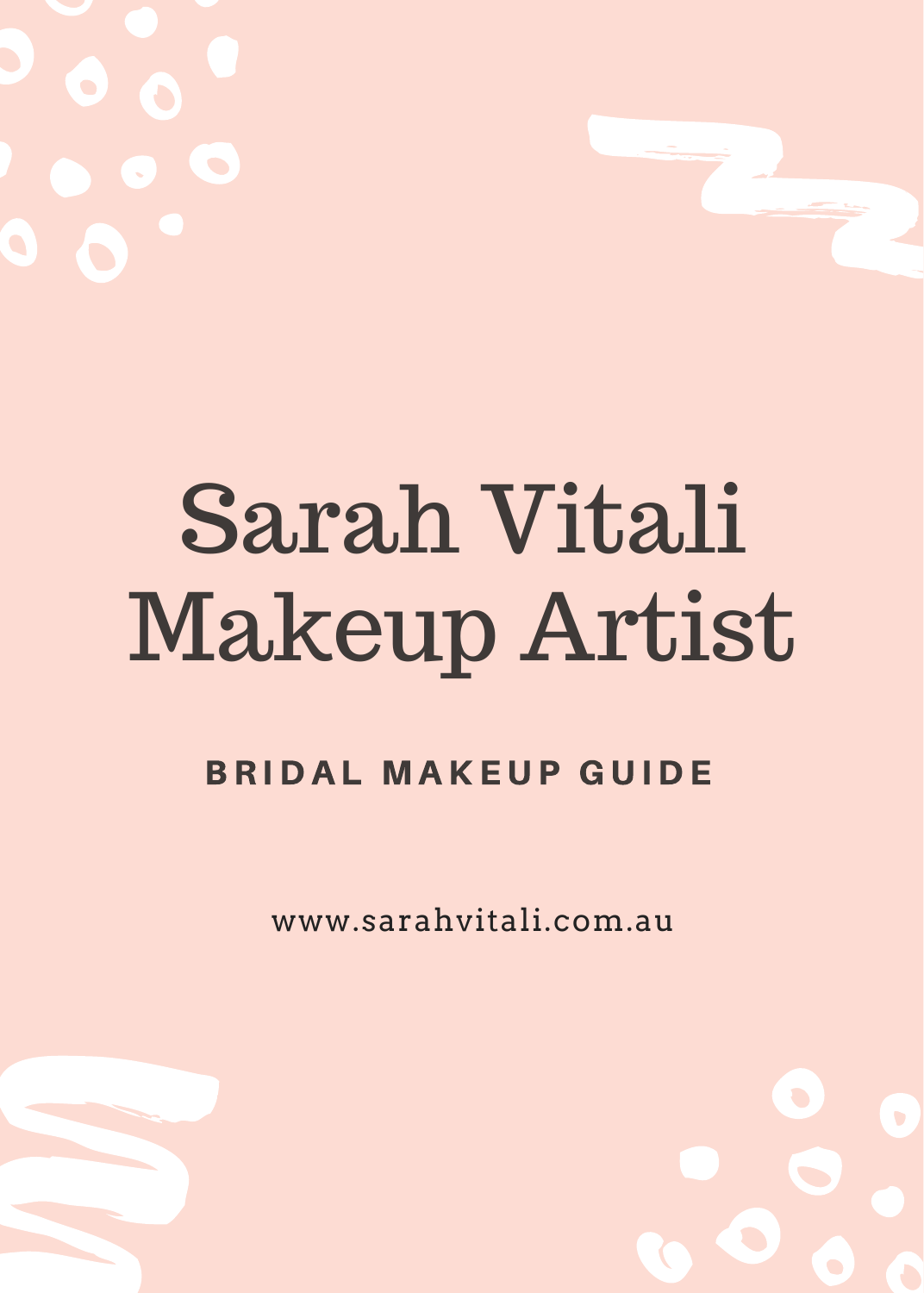#### **WHY HIRE A PROFESSIONAL MAKE-UP ARTIST?**

Congratulations – you're getting married.!!

Your venue's booked. Your shoes and dress, too.

The wedding breakfast will be a sumptuous feast, and the evening entertainment will round off the perfect day.

You paid for all of these items to make your big day the most memorable of your life. So why skimp on your bridal make-up? After all, you're hiring a photographer - so you'll want to look your best in those wedding photos.

A professional bridal make-up artist:

- knows the products that work for long wear and photography
- can remove the stress of doing your make-up on your wedding day
- knows which colours work with your skin tone
- will make you feel super-pampered.

With a professional on your side, your make-up will look perfect and last all day. That's because a real pro will use the very best make-up that money can buy. So make sure you look flawless and feel fabulous on your big day, with make-up that truly makes you feel special.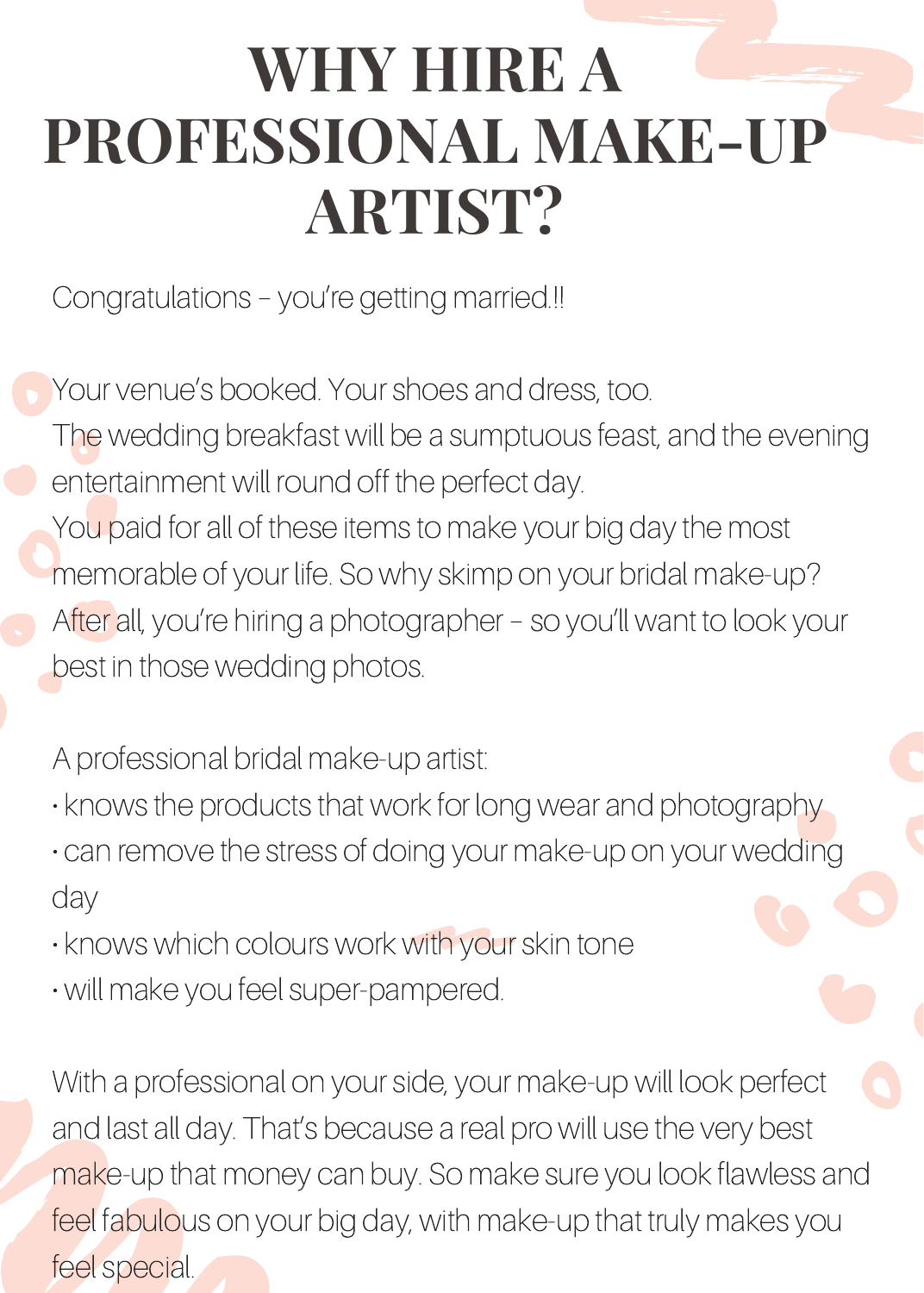## **BE A MORE CONFIDENT YOU**

You know those days when you just bubble with confidence? Wouldn't you love to feel like that on the biggest day of your life? That confidence can come from your appearance.. We, we want you to be a more elegant,confident version of yourself on your wedding day.

Ours is a premium service. professionally trained, we use quality products such as Stila, Bobbi Brown, Laura Mercier and NARS

It all begins with a trial a month before the big day. We'll ask you about your make-up style, tastes, wedding theme and colours. We'll create a look and play around with it until you're 100% happy.

On the day, we'll be there whenever you need us. We'll work calmly for around an hour, then stay for any touch-ups and to ensure you're happy, right until you leave for the ceremony.

For that extra peace of mind, we also offer an all-day package, which can include the wedding party and updating your look for the evening.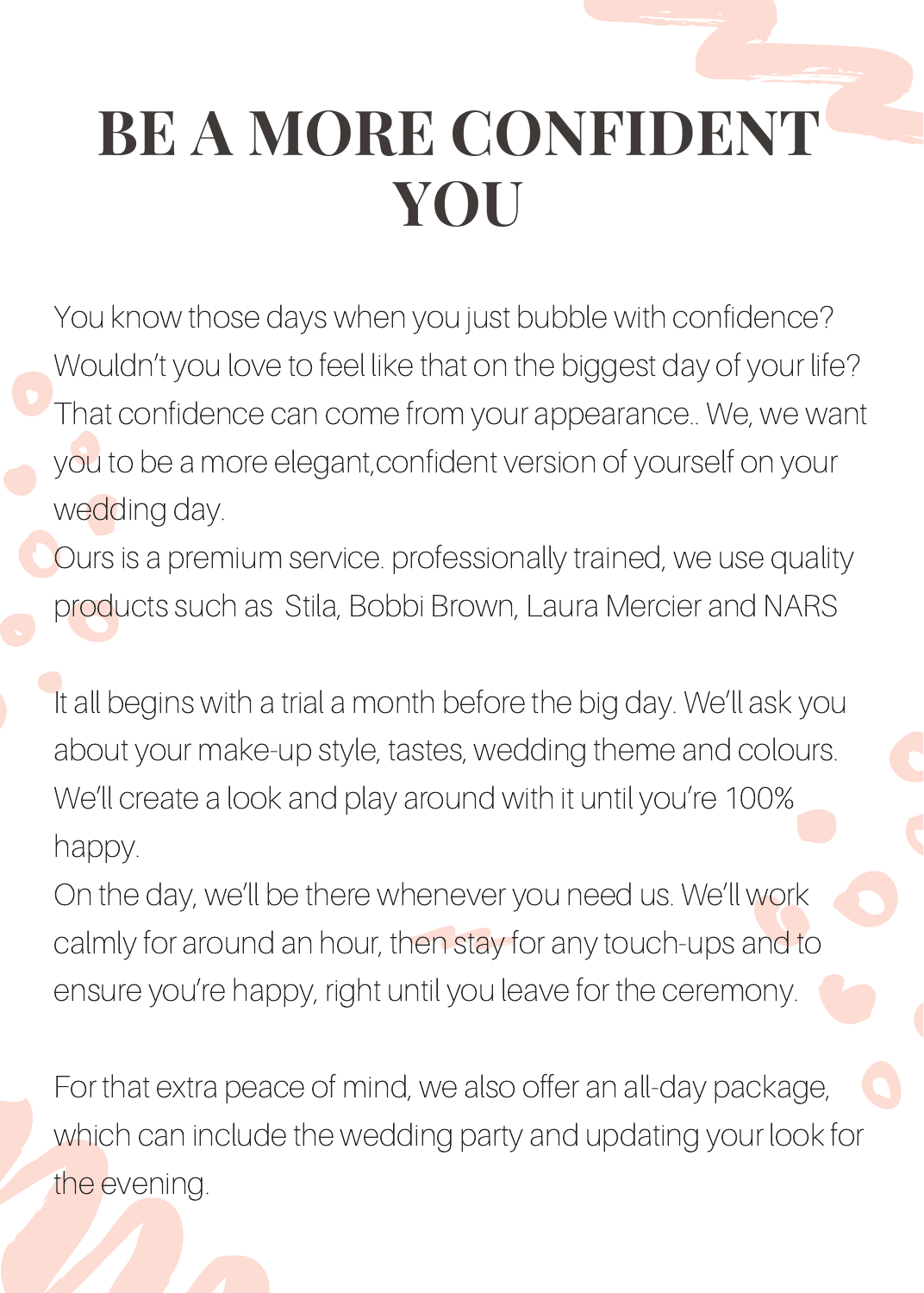## **MAKE-UP TIPS FOR YOUR BIG DAY**

- Still want to prepare your own make-up? Here are our professional tips.
- 1) Eyebrows. They frame your face, improve the appearance of your skin and make you look younger. A few months before your wedding, have them shaped correctly for your face and keep them that way.
- 2) Foundation. Application is vital to achieving long-lasting foundation. Use a good-quality primer. Afterwards, apply concealer if required and finish with a translucent powder. 3) Tears. Ask your bridesmaids to carry Q Tips or cotton buds for you. They'll tidy up your smudges without removing your eye make-up.
- 4) Photos. Take photos out of direct sunlight, especially around midday. Make-up can look washed-out and you'll have shadows under your eyes.